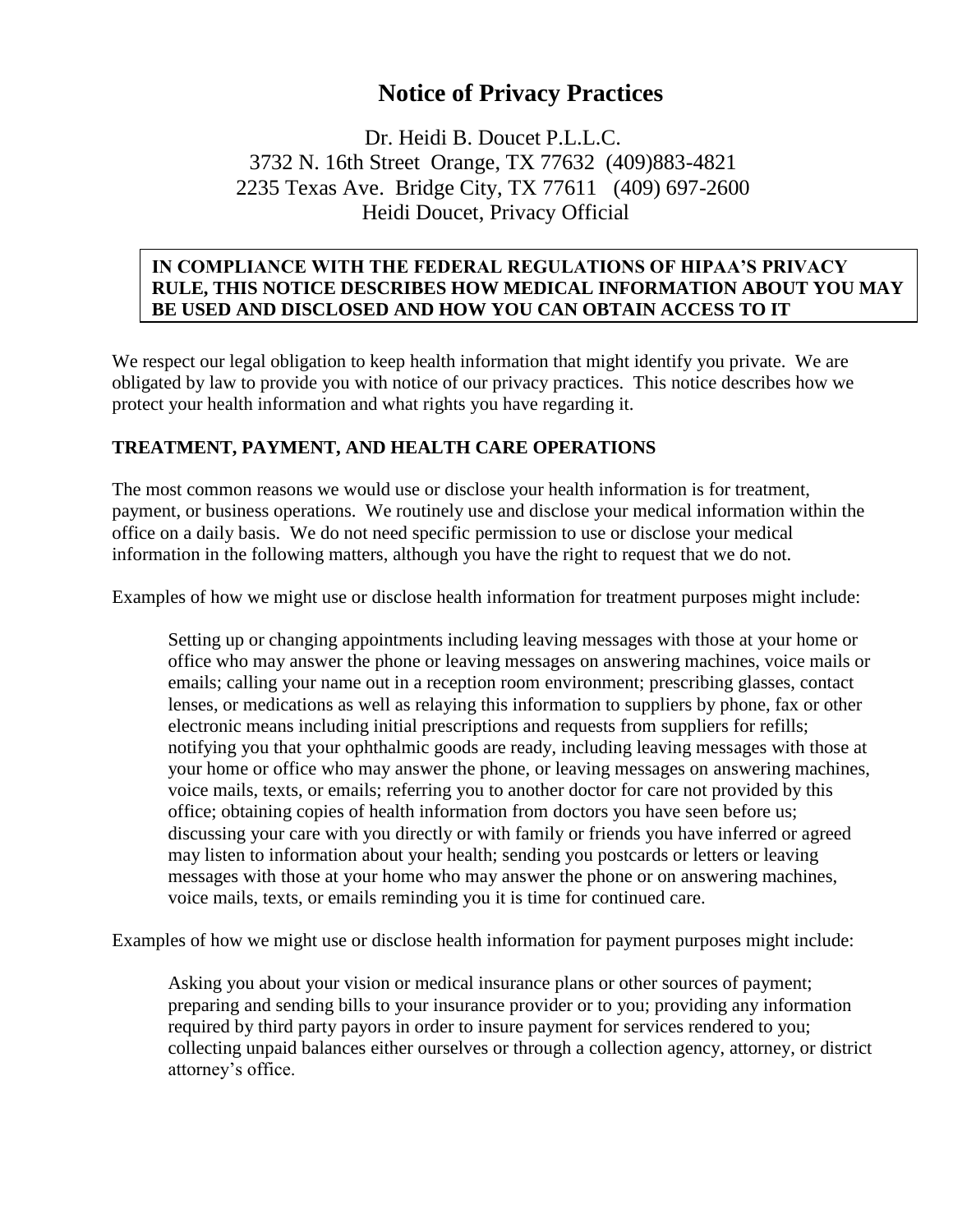Examples of how we might use or disclose health information for business operations might include:

Financial or billing audits; internal quality assurance programs; participation in managed care plans; defense of legal matters; business planning; certain research functions; informing you of products or services offered by our office; compliance with local, state, or federal government agencies request for information; oversight activities such as licensing of our doctors; Medicare or Medicaid audits, or other insurance audits.

# **USES AND DISCLOSURES FOR OTHER REASONS NOT NEEDING PERMISSION**

In some other limited situations, the law allows us to use or disclose your medical information without your specific permission. Most of these situations will never apply to you but they could.

- When a state or federal law mandates that certain health information be reported for a specific purpose
- For public health reasons, such as reporting of a contagious disease, investigations or surveillance, and notices to and from the federal Food and Drug Administration regarding drugs or medical devices
- Disclosures to government or law authorities about victims of suspected abuse, neglect, domestic violence, or when someone is or suspected to be a victim of a crime
- Disclosures for judicial and administrative proceedings, such as in response to subpoenas or orders of courts or administrative hearings
- Disclosures to a medical examiner to identify a deceased person or determine cause of death or to funeral directors to aid in burial
- Disclosures to organizations that handle organ or tissue donations
- Uses or disclosures for health related research
- Uses or disclosures to prevent a serious threat to health or safety of an individual or individuals
- Uses or disclosures to aid military purposes or lawful national intelligence activities
- Disclosures of de-identified information
- Disclosures related to a workman's compensation claim
- Disclosures of a "limited data set" for research, public health, or health care operations
- Incidental disclosures that are an unavoidable by-product of permitted uses and disclosures
- Disclosure of information needed in completing form from a school related vision screening, information to the Department of Public Safety, information related to certification for occupational or recreational licenses such as pilots license.
- Disclosures to business associates who perform health care operations for {Office name} and who commit to respect the privacy of your information
- Unless you object, disclosure of relevant information to family members or friends who are helping you with your care or by their allowed presence cause us to assume you approve their exposure to relevant information about your health

# **USES OR DISCLOSURES TO PATIENT REPRESENTATIVES**

It is the policy of Dr. Heidi B. Doucet P.L.L.C. for our staff to take phone calls from individuals on a patient's behalf requesting information about making or changing an appointment; the status of eyeglasses, contact lenses, or other optical goods ordered by or for the patient. Dr. Heidi B. Doucet P.L.L.C. staff will also assist individuals on a patient's behalf in the delivery of eyeglasses, contact lenses, or other optical goods. During a telephone or in person contact, every effort will be made to limit the encounter to only the specifics needed to complete the transaction required. No information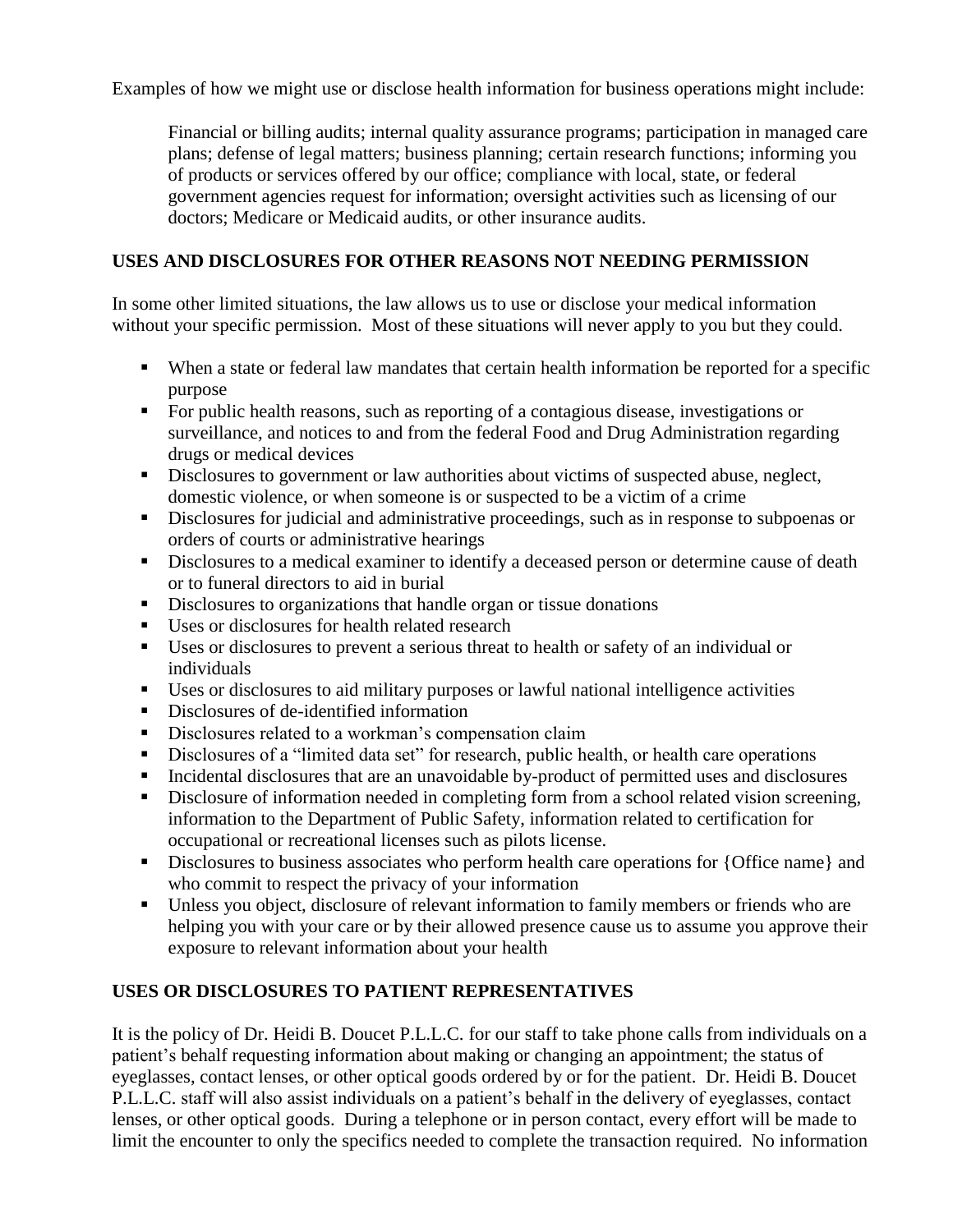about the patient's vision or health status may be disclosed without proper patient consent. Dr. Heidi B. Doucet P.L.L.C. staff and doctors will also infer that if you allow another person in an examination or treatment room with you while testing is performed or discussions held about your vision or health care that you consent to the presence of that individual.

# **OTHER USES AND DISCLOSURES**

We will not make any other uses or disclosures of your health information unless you sign a written *Authorization for Release of Identifying Health Information*. The content of this authorization is determined by federal law. The request for signing an authorization may be initiated by Dr. Heidi B. Doucet P.L.L.C.or by you as the patient. We will comply with your request if it is applicable to the federal policies regarding authorizations. If we ask you to sign an authorization, you may decline to do so. If you do not sign the authorization, we may not use or disclose the information we intended to use. If you do elect to sign the authorization, you may revoke it at any time. Revocation requests must be made in writing to the Privacy Officer named at the beginning of this Notice.

# **YOUR RIGHTS REGARDING YOUR HEALTH INFORMATION**

The law gives you many rights regarding your personal health information.

You may ask us to restrict our uses and disclosures for purposes of treatment (except in emergency care), payment, or business operations. This request must be made in writing to Privacy Officer named at the beginning of this Notice. We do not have to agree to your request, but if we agree, we must honor the restrictions you ask for.

You may ask us to communicate with you in a confidential manner. Examples might be only contacting you by telephone at your home or using some special email address. We will accommodate these requests if they are reasonable and if you agree to pay any additional cost, if any, incurred in accommodating your request. Requests for special communication requests must be made to the Privacy Officer named at the beginning of this Notice.

You may ask to review or get copies of your health information. There are a very few limited situations in which we may refuse your access to your health information. For the most part we are happy to provide you with the opportunity to either review or obtain a copy of your medical information. All requests for review or copy of medical information must be made in writing to the Privacy Officer named at the beginning of this Notice. While we usually respond to these requests in just a day or so, by law we have fifteen (15) days to respond to your request. We may request an additional thirty (30) day extension in certain situations.

You may ask us to amend or change your health care information if you think it is incorrect or incomplete. If we agree, we will make the amendment to your medical record within thirty (30) days of your written request for change sent to the Privacy Officer named at the beginning of this Notice. We will then send the corrected information to you or any other individual you feel needs a copy of the corrected information. If we do not agree, you will be notified in writing of our decision. You may then write a statement of your position and we will include it in your medical record along with any rebuttal statement we may wish to include.

You may request a list of any non-routine disclosures of your health information that we might have made within the past six (6) years (or a shorter period if you wish). Routine disclosures would include those used your treatment, payment, and business operations of Dr. Heidi B. Doucet P.L.L.C..